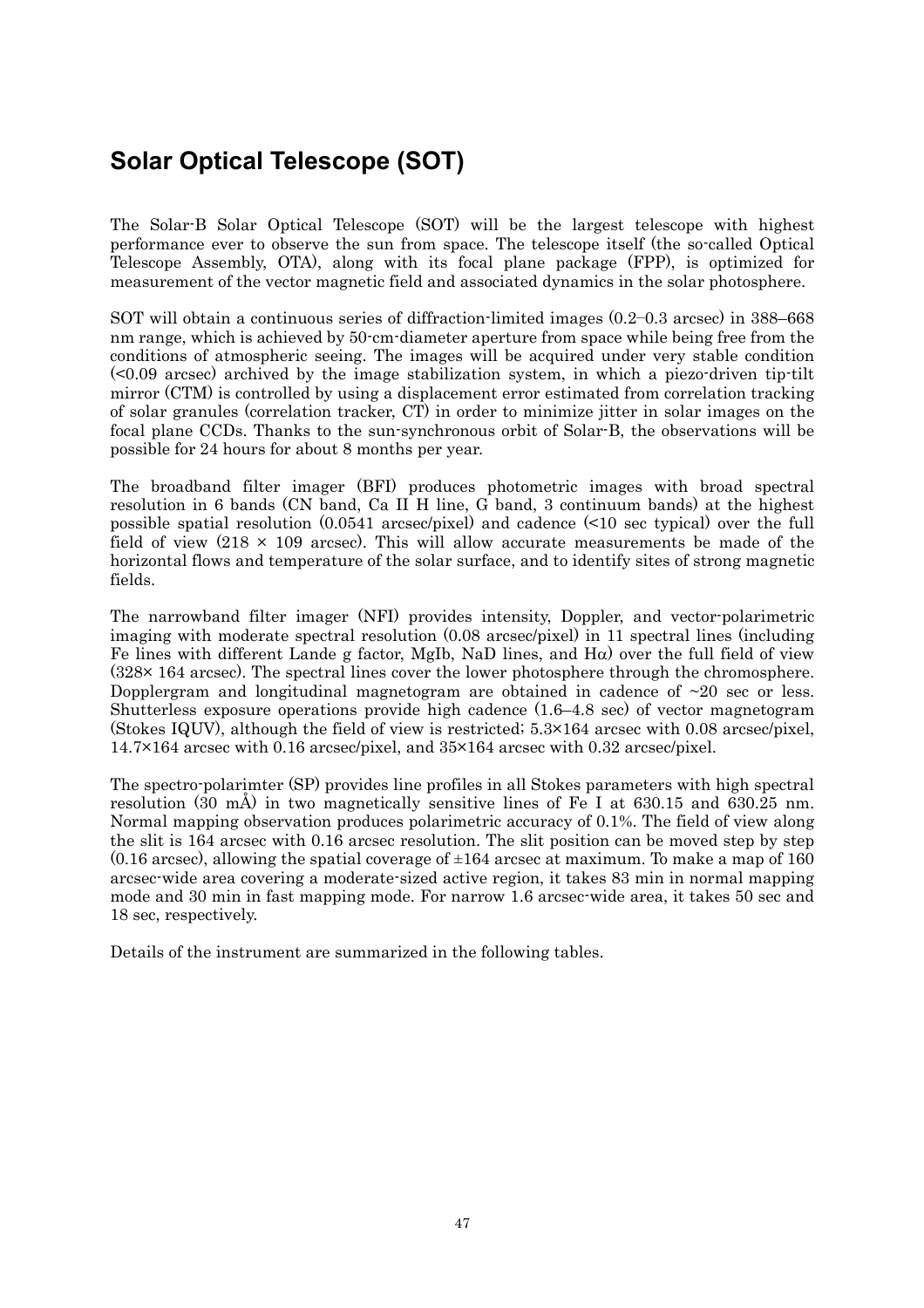

Figure. 1 SOT Optical Layout

|  |  | Table. 1 Optical Telescope Assembly (OTA) Overview |
|--|--|----------------------------------------------------|
|--|--|----------------------------------------------------|

| Telescope                                  |                                           |  |  |
|--------------------------------------------|-------------------------------------------|--|--|
| Optics type                                | Aplanatic Gregorian with heat dump mirror |  |  |
| Primary mirror                             | 50cmφ aperture, light-weighted ULE        |  |  |
| Primary-secondary mirror length            | $1.5 \text{ m}$                           |  |  |
| Central obscuration ratio                  | $0.344$ in radius                         |  |  |
| Effective F ratio                          | 9.055 at secondary focus                  |  |  |
| Collimator Lens (CLU)                      |                                           |  |  |
| Exit pupil size                            | $3 \text{ cm}\phi$ , collimated in air    |  |  |
| Polarization Modulator (PMU)               |                                           |  |  |
| Rotation speed                             | Continuous, 1.6 sec/rotation              |  |  |
| Tip-tilt mirror for image stabilizer (CTM) |                                           |  |  |
| Signal used for closed loop control        | Residual signal from correlation tracker  |  |  |
| Actuator                                   | 3 Piezo actuators                         |  |  |
| Tilt range                                 | 10.5 arcsec in radius on the sky          |  |  |
| Control crossover frequency                | 14 Hz (nominal gain)                      |  |  |
| Stability                                  | <0.02 arcsec (in laboratory environment)  |  |  |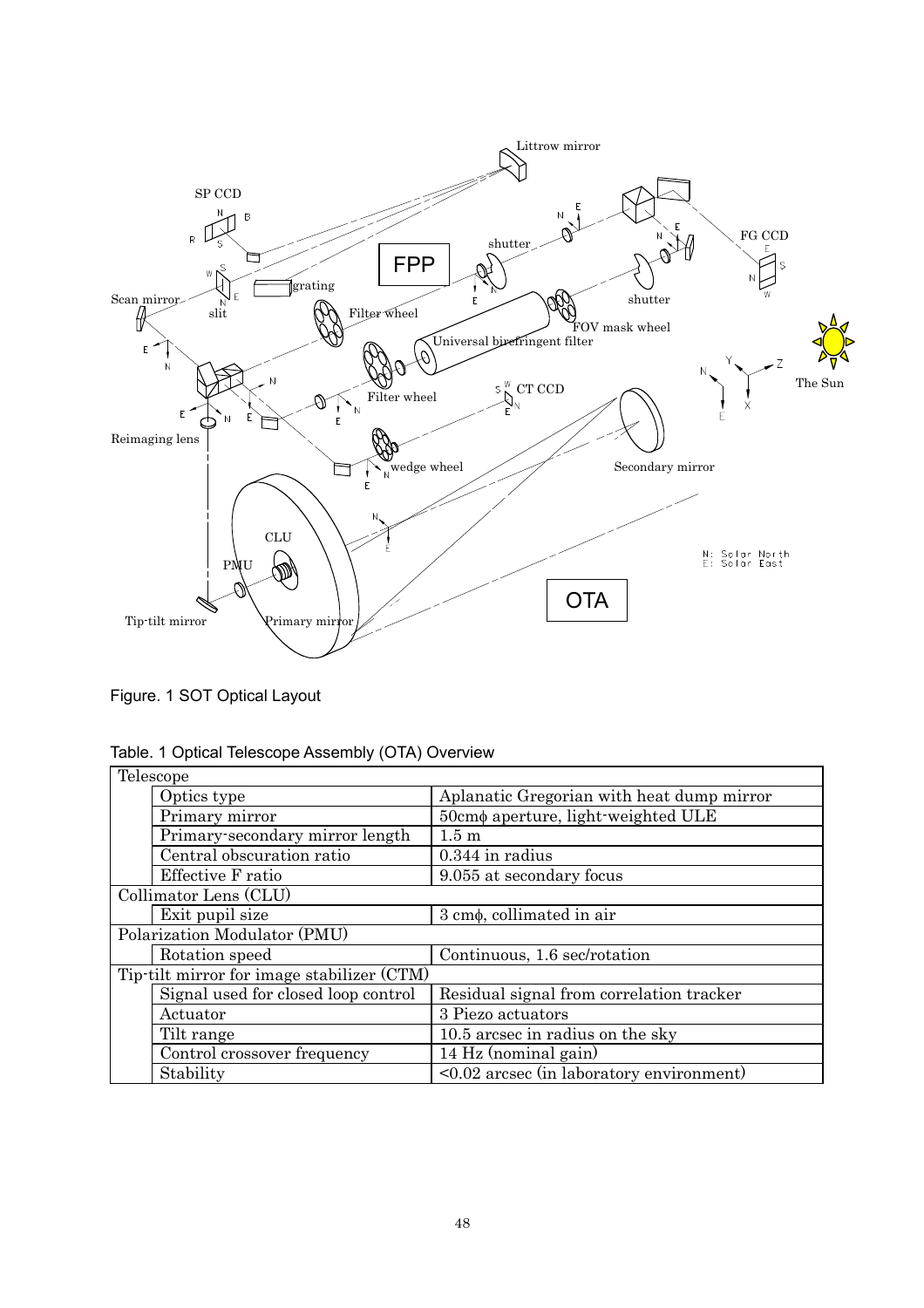|  | Broadband Filter Imager (BFI)      |                                |            |                                                 |                                                  |                                                                       |                                                               |  |
|--|------------------------------------|--------------------------------|------------|-------------------------------------------------|--------------------------------------------------|-----------------------------------------------------------------------|---------------------------------------------------------------|--|
|  | Field of view                      |                                |            |                                                 |                                                  | $218 \times 109$ arcsec (full FOV)                                    |                                                               |  |
|  | <b>CCD</b>                         |                                |            |                                                 | $4K \times 2K$ pixel (full FOV), shared with NFI |                                                                       |                                                               |  |
|  | Spatial sampling                   |                                |            |                                                 | 0.0541 arcsec/pixel (full resolution)            |                                                                       |                                                               |  |
|  | Spectral coverage                  |                                |            |                                                 |                                                  |                                                                       |                                                               |  |
|  |                                    | Center (nm)                    |            | Width (nm)                                      |                                                  | Line of interest                                                      | Purpose                                                       |  |
|  |                                    | 388.35                         |            | 0.7                                             |                                                  | CN I                                                                  | Magnetic network imaging                                      |  |
|  |                                    | 396.85                         |            | 0.3                                             |                                                  | Ca II H                                                               | Chromospheric heating                                         |  |
|  |                                    | 430.50                         |            | 0.8                                             |                                                  | CH <sub>I</sub>                                                       | Magnetic elements                                             |  |
|  |                                    | 450.45                         |            | 0.4                                             |                                                  |                                                                       | Blue continuum, temperature                                   |  |
|  |                                    | 555.05                         |            | 0.4                                             |                                                  |                                                                       | Green continuum, temperature                                  |  |
|  |                                    | 668.40                         |            | 0.4                                             |                                                  |                                                                       | Red continuum, temperature                                    |  |
|  |                                    | Exposure time                  |            |                                                 |                                                  | $0.03-0.8$ sec (typical)                                              |                                                               |  |
|  |                                    | Narrowband Filter Imager (NFI) |            |                                                 |                                                  |                                                                       |                                                               |  |
|  |                                    | Field of view                  |            |                                                 |                                                  |                                                                       | $328 \times 164$ arcsec (unvignetted $264 \times 164$ arcsec) |  |
|  | <b>CCD</b>                         |                                |            |                                                 |                                                  | $4K \times 2K$ pixel (full FOV), shared with BFI                      |                                                               |  |
|  |                                    | Spatial sampling               |            |                                                 |                                                  | 0.08 arcsec/pixel (full resolution)                                   |                                                               |  |
|  |                                    | Spectral resolution            |            |                                                 |                                                  | $0.009$ nm $(90 \text{ mA})$ at 630 nm                                |                                                               |  |
|  |                                    | Spectral band (tunable filter) |            |                                                 |                                                  |                                                                       |                                                               |  |
|  |                                    | Center (nm)                    |            | Width (nm)                                      |                                                  | Lines of interest                                                     | Purpose                                                       |  |
|  |                                    | $517.2\,$                      |            | 0.6                                             |                                                  | Mg I b 517.27                                                         | Chromospheric dopplergrams                                    |  |
|  |                                    |                                |            |                                                 |                                                  |                                                                       | and magnetograms                                              |  |
|  |                                    | 525.0                          |            | 0.6                                             |                                                  | Fe I 524.71                                                           | Photospheric magnetograms                                     |  |
|  |                                    |                                |            |                                                 |                                                  | Fe I 525.02                                                           |                                                               |  |
|  |                                    |                                |            |                                                 |                                                  | Fe I 525.06                                                           |                                                               |  |
|  | 557.6                              |                                |            | 0.6                                             |                                                  | Fe I 557.61                                                           | Photospheric dopplergrams                                     |  |
|  |                                    | 589.6                          |            | 0.6                                             |                                                  | Na D 589.6                                                            | Very weak fields (scattering                                  |  |
|  |                                    |                                |            |                                                 |                                                  |                                                                       | polarization), Chromospheric                                  |  |
|  |                                    |                                |            |                                                 |                                                  |                                                                       | fields.                                                       |  |
|  |                                    | 630.2                          |            | 0.6                                             |                                                  | Fe I 630.15                                                           | Photospheric magnetograms                                     |  |
|  |                                    |                                |            |                                                 |                                                  | Fe I 630.25                                                           |                                                               |  |
|  |                                    |                                |            |                                                 |                                                  | Ti I 630.38                                                           | Umbral magnetograms                                           |  |
|  |                                    | 656.3                          |            | 0.6                                             | HI 656.28                                        |                                                                       | Chromospheric structure                                       |  |
|  |                                    | Exposure time                  |            |                                                 |                                                  | $0.1-1.6$ sec (typical)                                               |                                                               |  |
|  |                                    |                                |            |                                                 |                                                  | Standard observable examples for filter observations                  |                                                               |  |
|  |                                    |                                |            |                                                 |                                                  | Filtergram   A signal exposure for each spectral coverage             |                                                               |  |
|  |                                    |                                |            | Frame size                                      |                                                  |                                                                       | 4K×2K, 2K×2K, 1K×1K, or 0.5K×0.5K                             |  |
|  |                                    |                                |            | Summing                                         |                                                  |                                                                       | $1\times1$ , $2\times2$ , or $4\times4$ pixel                 |  |
|  |                                    |                                |            | Readout time                                    |                                                  | 3.4sec (1×1 summing), 1.7sec (2×2), 0.9sec (4×4)                      |                                                               |  |
|  |                                    |                                |            |                                                 |                                                  | Partial readout for faster cadence                                    |                                                               |  |
|  | Reconfigure time                   |                                |            | $\leq$ 2.5 sec (for changing filter wheels etc) |                                                  |                                                                       |                                                               |  |
|  | Dopplergram                        |                                |            |                                                 |                                                  | Image of the Doppler shift of a spectral line derived from narrowband |                                                               |  |
|  | filtergrams at several wavelengths |                                |            |                                                 |                                                  |                                                                       |                                                               |  |
|  |                                    |                                | Frame size |                                                 | 2K×1K, 1K×1K, or 0.5K×0.5K                       |                                                                       |                                                               |  |
|  |                                    |                                | Summing    |                                                 | $1\times1$ , $2\times2$ , or $4\times4$ pixel    |                                                                       |                                                               |  |
|  | Duration                           |                                |            |                                                 |                                                  | 12.8sec (4 images, 2×2 summing, 0.8sec exposure)                      |                                                               |  |
|  |                                    | Longitudinal                   |            |                                                 |                                                  | Stokes V/I images converted onboard from narrowband filtergrams       |                                                               |  |
|  |                                    | magnetogram                    |            | Frame size                                      |                                                  | 2K×1K, 1K×1K, or 0.5K×0.5K                                            |                                                               |  |
|  |                                    |                                |            | Summing                                         |                                                  | $1\times1$ , $2\times2$ , or $4\times4$ pixel                         |                                                               |  |
|  | Duration                           |                                |            |                                                 |                                                  | 8 images (4 wavelengths) are taken.                                   |                                                               |  |
|  |                                    |                                |            |                                                 |                                                  | 12.8 sec for $1K\times1K$ and $\sim$ 21 sec for $2K\times1K$          |                                                               |  |

Table. 2(a) Focal Plane Package (FPP) Overview I: Filter Observations.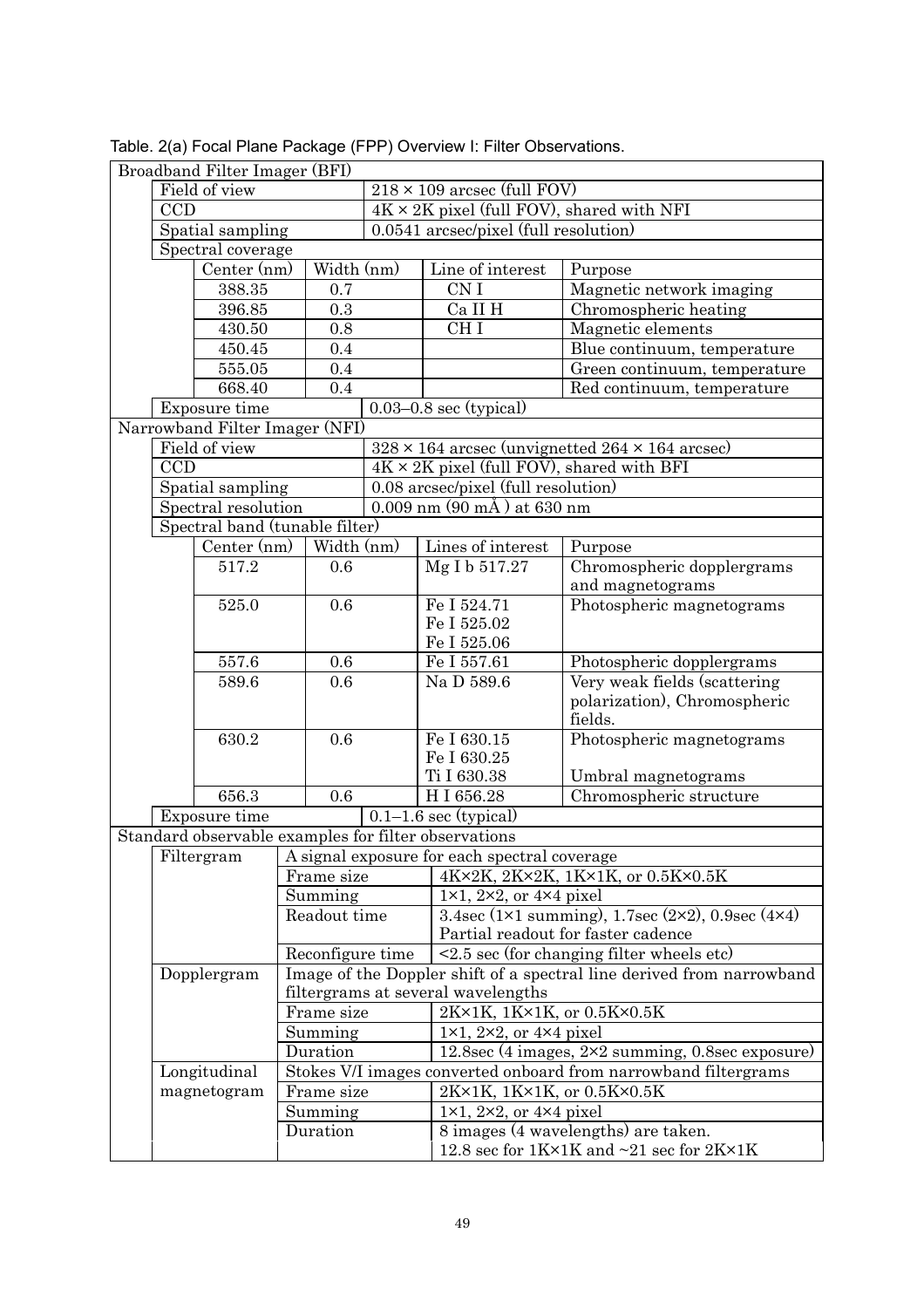| Stokes IQUV<br>(for vector) | different polarization modulator positions |            | I/Q/U/V images made onboard from narrowband filtergrams at |
|-----------------------------|--------------------------------------------|------------|------------------------------------------------------------|
| magnetogram)                | Shuttered exposures                        | Frame size | $2K\times1K, 1K\times1K,$ or $0.5K\times0.5K$              |
|                             |                                            | Summing    | $1\times1$ , $2\times2$ , or $4\times4$ pixel              |
|                             | Shutterless exposures                      | Frame size | 144 $\times$ 1K, or 64 $\times$ 1K                         |
|                             |                                            | Summing    | $1\times1$ , $2\times2$ , or $4\times4$ pixel              |
|                             |                                            | Duration   | $1.6 - 4.8$ sec                                            |
|                             |                                            |            | $(1-3$ waveplate rotations)                                |

Table. 2(b) Focal Plane Package (FPP) Overview II: Spectro-Polarimeter Observations.

| Spectro-Polarimeter (SP)                                                     |                                                                           |               |                                                 |  |  |
|------------------------------------------------------------------------------|---------------------------------------------------------------------------|---------------|-------------------------------------------------|--|--|
| - Spectra of two Fe lines at 630.15 and 630.25 nm and nearby continuum       |                                                                           |               |                                                 |  |  |
| - Raw spectra are added and subtracted onboard to demodulate, forming Stokes |                                                                           |               |                                                 |  |  |
| parameters I, Q, U, and V.                                                   |                                                                           |               |                                                 |  |  |
| Field of view along slit                                                     |                                                                           |               | 164 arcsec (NS direction)                       |  |  |
| Spatial scan range                                                           |                                                                           |               | $\pm$ 164 arcsec (transverse to slit)           |  |  |
| Spatial sampling (slit)                                                      |                                                                           | $0.16$ arcsec |                                                 |  |  |
| Spectral coverage                                                            |                                                                           |               | 630.08 nm to 630.32 nm                          |  |  |
| Spectral resolution/sampling                                                 |                                                                           |               | $30 \text{ mA}$ / $21.5 \text{ mA}$             |  |  |
| Measurement of polarization                                                  |                                                                           |               | Stokes I, Q, U, V simultaneously with dual beam |  |  |
|                                                                              |                                                                           |               | (orthogonal linear components)                  |  |  |
| Polarization signal to noise                                                 |                                                                           |               | $103$ (normal map)                              |  |  |
| Standard observable (mapping mode) examples for SP                           |                                                                           |               |                                                 |  |  |
| Normal mapping                                                               | Time per position                                                         |               | 4.8 sec (3 rotations of waveplate)              |  |  |
|                                                                              | Polarimetric accuracy                                                     |               | 0.001                                           |  |  |
|                                                                              | FOV along slit                                                            |               | 164 arcsec                                      |  |  |
|                                                                              | Sampling along slit                                                       |               | $0.16$ arcsec                                   |  |  |
|                                                                              | Data size<br>Slit-scan sampling                                           |               | 918K pixels in 4.8 sec or 191K pixel/s          |  |  |
|                                                                              |                                                                           |               | $0.16$ arcsec                                   |  |  |
|                                                                              | Time for map area                                                         |               | 50 sec for 1.6 arcsec wide                      |  |  |
|                                                                              |                                                                           |               | 83 min for 160 arcsec wide                      |  |  |
| Fast mapping                                                                 | Time per position                                                         |               | One rotation for the 1st slit position and      |  |  |
|                                                                              |                                                                           |               | another rotation for the 2nd slit position      |  |  |
|                                                                              | FOV along slit                                                            |               | 164 arcsec                                      |  |  |
|                                                                              | Sampling along slit                                                       |               | $0.32$ arcsec                                   |  |  |
|                                                                              | Data size<br>Slit-scan sampling<br>Time for map area<br>Time per position |               | 459K pixels in 3.6 sec or 127K pixel/s          |  |  |
|                                                                              |                                                                           |               | $0.32$ arcsec                                   |  |  |
|                                                                              |                                                                           |               | 18 sec for 1.6 arcsec wide                      |  |  |
|                                                                              |                                                                           |               | 30 min for 160 arcsec wide                      |  |  |
| Dynamics                                                                     |                                                                           |               | 1.6 sec (One rotation)                          |  |  |
|                                                                              | FOV along slit                                                            |               | 32 arcsec (to reduce data size)                 |  |  |
|                                                                              | Sampling along slit                                                       |               | $0.16$ arcsec                                   |  |  |
|                                                                              | Data size                                                                 |               | 179K pixels in 1.6sec or 120K pixel/s           |  |  |
|                                                                              | Slit-scan sampling<br>Time for map area                                   |               | $0.16$ arcsec                                   |  |  |
|                                                                              |                                                                           |               | 18 sec for 1.6 arcsec wide                      |  |  |